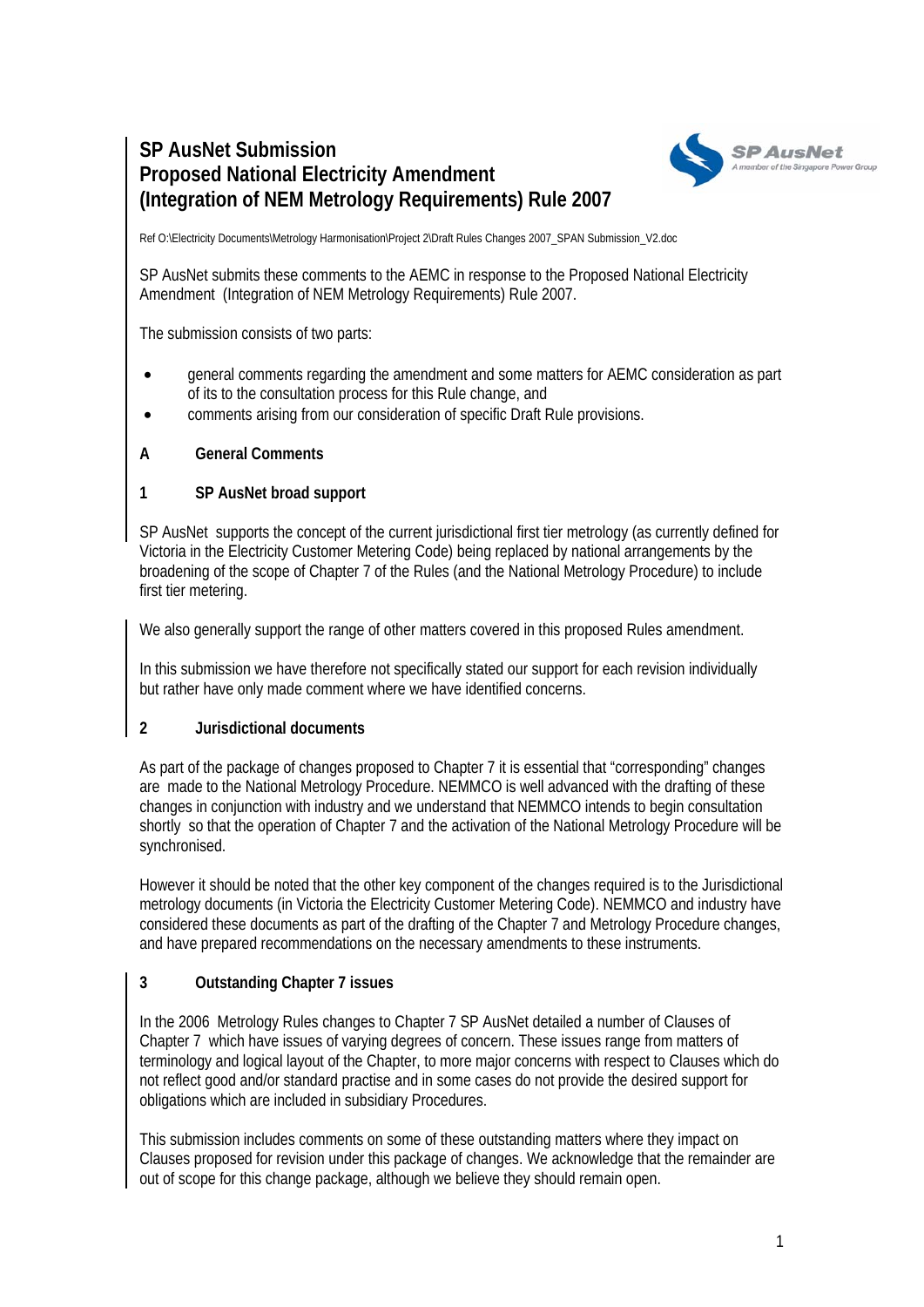# **B SP AusNet Comments on Specific Clauses**

We have submitted our detailed comments on specific clauses in the form of the following table to simplify the AEMC's work in analysing our submission and the wording changes we have suggested.

We have categorised these comments as follows:

- $L$  Only of minor impact on clarity and understanding. Generally wording, typos, incorrect italics, etc No business impact
- $M$  Moderate impact or risk of potential impact. Range from an internal inconsistency in the Rules which may have the potential for lack of clarity and interpretational issues, to matters which are unclear to the point of not being consistent with desired or benchmark practice. Some business impact possible to likely.
- $H$  High impact or risk of potential impact. Matters of serious concern with respect to regulatory uncertainty and/or strong potential to impact current practice. Includes matters which appear counter to fundamental regulatory regime and documentation principles. Business impact likely and could be significant.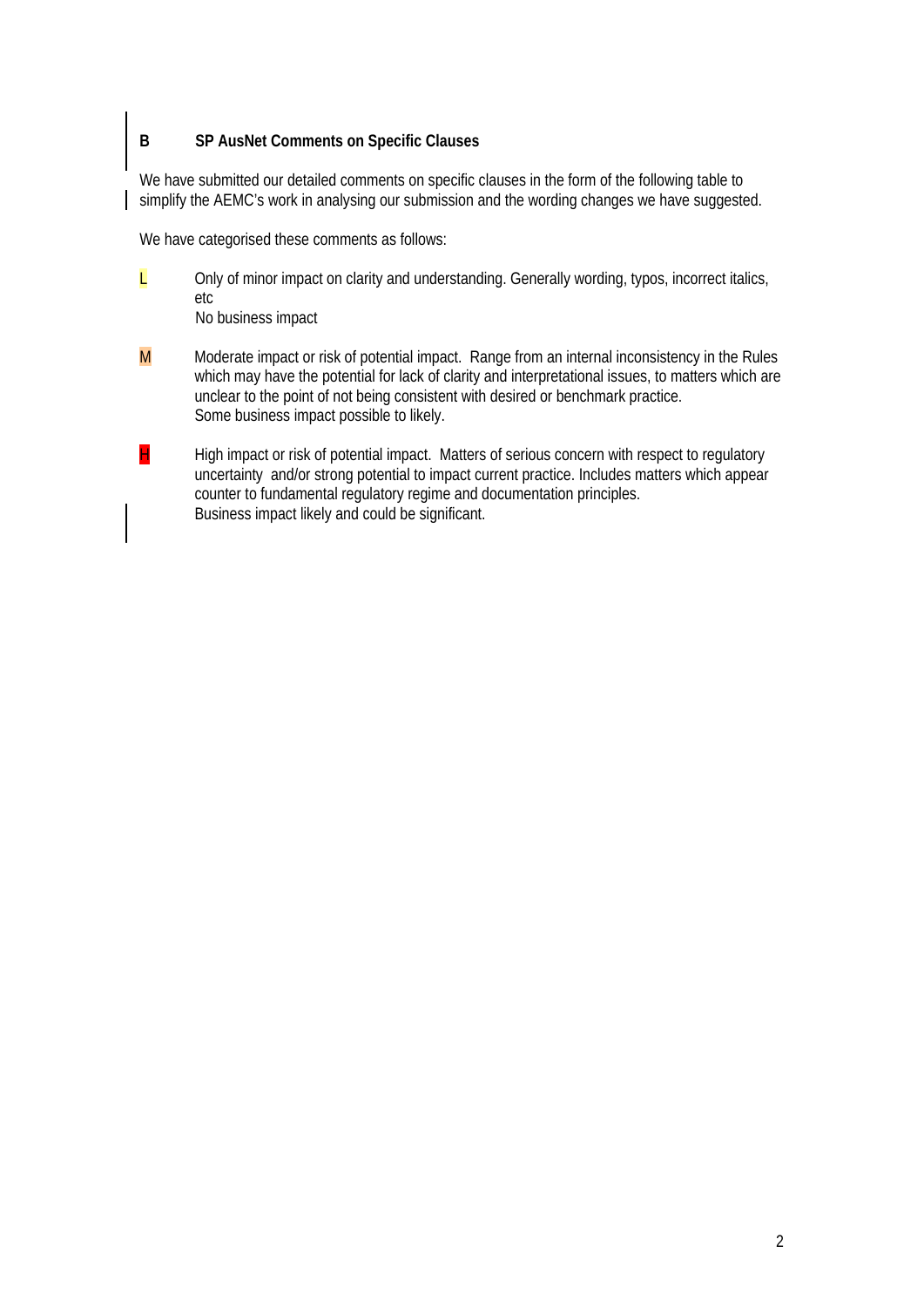| $\overline{\mathsf{SP}}$<br><b>AusNet</b><br><b>Item No</b> | <b>Clause</b>      | Impact<br>L/M/H | Issue/concern                                                                                                                                                                                                                                                                                                                                                                                                                                                                                                                                                                                                                                                                                                                                                                                                                    | <b>Suggested Wording</b>                                                                                                                                                                                                                                                                                                                                                                                                                                                                                                                                                                                                                                                                    |
|-------------------------------------------------------------|--------------------|-----------------|----------------------------------------------------------------------------------------------------------------------------------------------------------------------------------------------------------------------------------------------------------------------------------------------------------------------------------------------------------------------------------------------------------------------------------------------------------------------------------------------------------------------------------------------------------------------------------------------------------------------------------------------------------------------------------------------------------------------------------------------------------------------------------------------------------------------------------|---------------------------------------------------------------------------------------------------------------------------------------------------------------------------------------------------------------------------------------------------------------------------------------------------------------------------------------------------------------------------------------------------------------------------------------------------------------------------------------------------------------------------------------------------------------------------------------------------------------------------------------------------------------------------------------------|
|                                                             | 7.2.1              |                 | Wording only: italics note correctly used.<br>Metrology procedure is defined term and should be<br>italicised.<br>We have identified a number of instances where italics<br>have not been applied or have been applied incorrectly.<br>We recommend however that a more rigorous review of<br>this aspect is done.<br>Note we have not been rigorous ourselves in applying<br>italics in our Suggested Wording.                                                                                                                                                                                                                                                                                                                                                                                                                  | 7.2.1 Responsible person<br>The <i>responsible person</i> is the person responsible<br>for the provision, installation and maintenance of<br>a metering installation in accordance with:<br>$(1)$ Chapter 7; and<br>(2) the metrology procedure metrology procedure                                                                                                                                                                                                                                                                                                                                                                                                                         |
| 2.                                                          | $\overline{7.2.2}$ | н               | It is appropriate that the determination of Responsible<br>Person be a matter to be documented in the Rules as it is<br>a fundamental aspect of the arrangements for metrology.<br>It impacts on the basis of fundamental obligations of<br>Participants including on the basis of the regulatory<br>obligations and price arrangements for Distributors.<br>It would therefore seem inappropriate that the<br>determination of Responsible Person for first tier loads<br>(which are still the majority of market energy) are left to<br>be determined by the Metrology Procedure rather than<br>the Rules as proposed in this change.<br>Although this is only meant to apply to loads greater than<br>160MWh in Victoria, it is wrong that this vital qualification<br>on the broad requirements of the Rules with respect to | 7.2.2 Responsibility of the Market<br><b>Participant</b><br>(a) Subject to clause 7.2.4, a Market Participant<br>may elect to be the responsible person for:<br>$\overline{(1)}$ a type 1, 2, 3 or 4 <i>metering installation</i> ; or<br>(2) another type of <i>metering installation</i> in<br>accordance with the metrology procedure for first<br>tier loads.<br>We understand that there are restrictions on these type of<br>jurisdictional differences being defined in the body of<br>Chapter 7. If this is the case we suggest that an alternative<br>would be to define these ongoing "exceptions" (ie these<br>"savings") within Chapter 11 "Savings and Transitional<br>Rules". |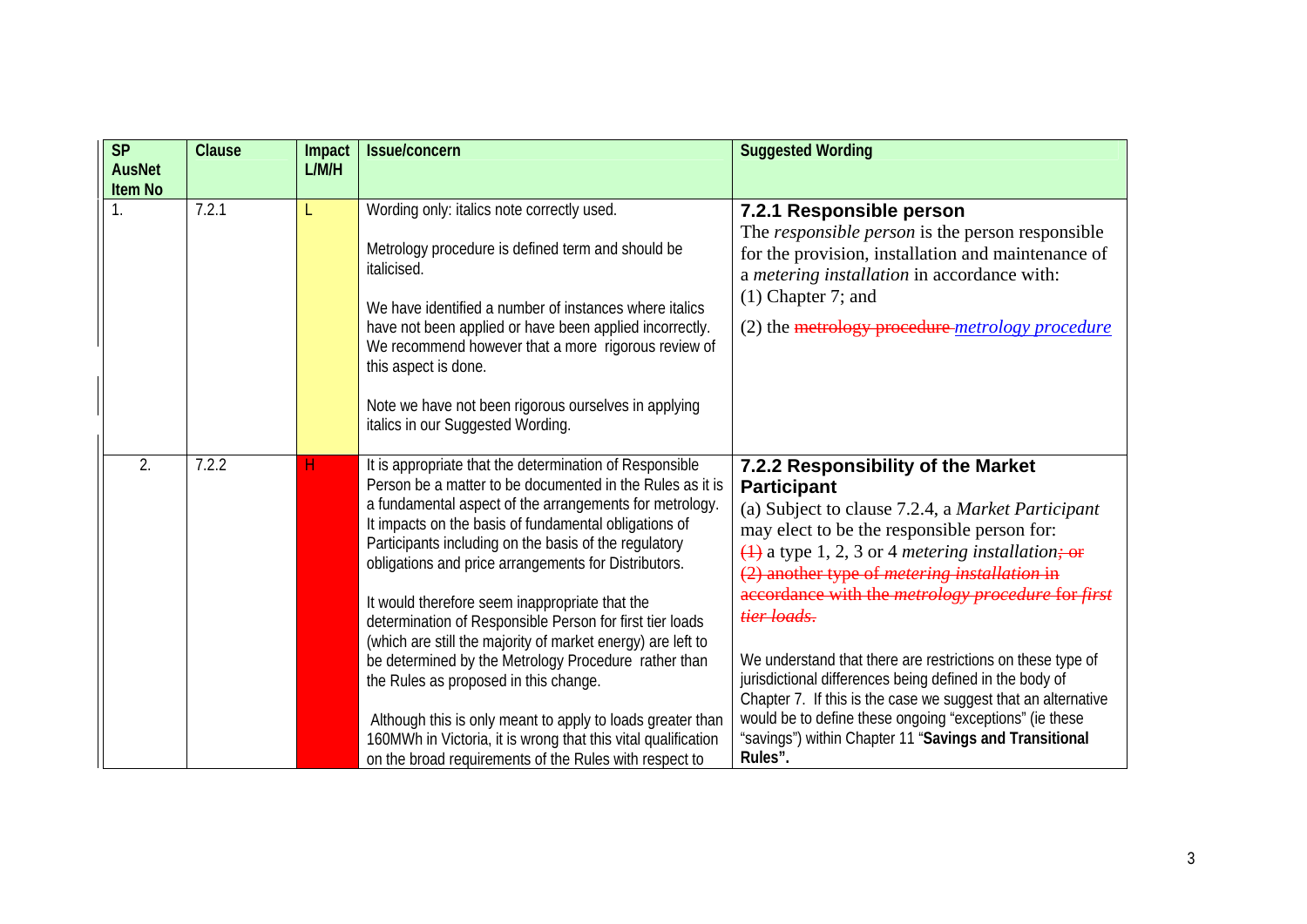| <b>SP</b><br><b>AusNet</b><br><b>Item No</b> | <b>Clause</b>           | Impact<br>L/M/H | Issue/concern                                                                                                                                                                                                                                       | <b>Suggested Wording</b>                                                                                                                                                                                                                                                                                                                                                                                                                                                                                 |
|----------------------------------------------|-------------------------|-----------------|-----------------------------------------------------------------------------------------------------------------------------------------------------------------------------------------------------------------------------------------------------|----------------------------------------------------------------------------------------------------------------------------------------------------------------------------------------------------------------------------------------------------------------------------------------------------------------------------------------------------------------------------------------------------------------------------------------------------------------------------------------------------------|
|                                              |                         |                 | Responsible Person allocation for first tier loads is left to<br>the Metrology Procedure.                                                                                                                                                           | There are various arrangements recognised in Chapter 11<br>which are to continue in specific circumstances and/or for<br>specific Participants despite the arrangements being<br>inconsistent with requirements in the associated primary<br>chapters. This would appear to be very analogous to the<br>situation with the arrangements for type 5and 6 metering for<br>first tier customers greater than 160MWH pa in Victorian and<br>for type 5 metering for first tier customers in South Australia. |
| 3.                                           | $7.2.2$ (b)             | L               | If under clause 7.2.4 the installation is a "shared metering"<br>installation" then a party other than the Market Participant<br>(the Retailer) may be the RP.<br>If addition is not made to current wording this exception<br>could be overlooked. | (b) A Market Participant is the responsible<br>person for a type 1, 2, 3 or 4 metering installation,<br>or in accordance with the <i>metrology procedure</i> for<br>first tier loads if:<br>the metering point is part of a shared joint<br>(3)<br>metering installation and under clause 7.2.4<br>it has been agreed the Market Participant is<br>the responsible person or the Market<br>Participant is nominated by NEMMCO.                                                                           |
| 4.                                           | $7.2.3$ (a)             | M               | It would appear that this clause should not be subject to<br>clause 7.2.4 because that clause does not contemplate<br>the LNSP being nominated by NEMMCO, only one of the<br>Market Participants.                                                   | 7.2.3 Responsibility of the Local Network<br><b>Service Provider</b><br>(a) Subject to clause 7.2.4, The Local Network<br>Service Provider is the responsible person for:                                                                                                                                                                                                                                                                                                                                |
| 5.                                           | $7.2.3$ (ca) and<br>(d) | L               | Wording only: "a" missing                                                                                                                                                                                                                           | (ca) The Local Network Service Provider may<br>provide Market Participants with a standard set of                                                                                                                                                                                                                                                                                                                                                                                                        |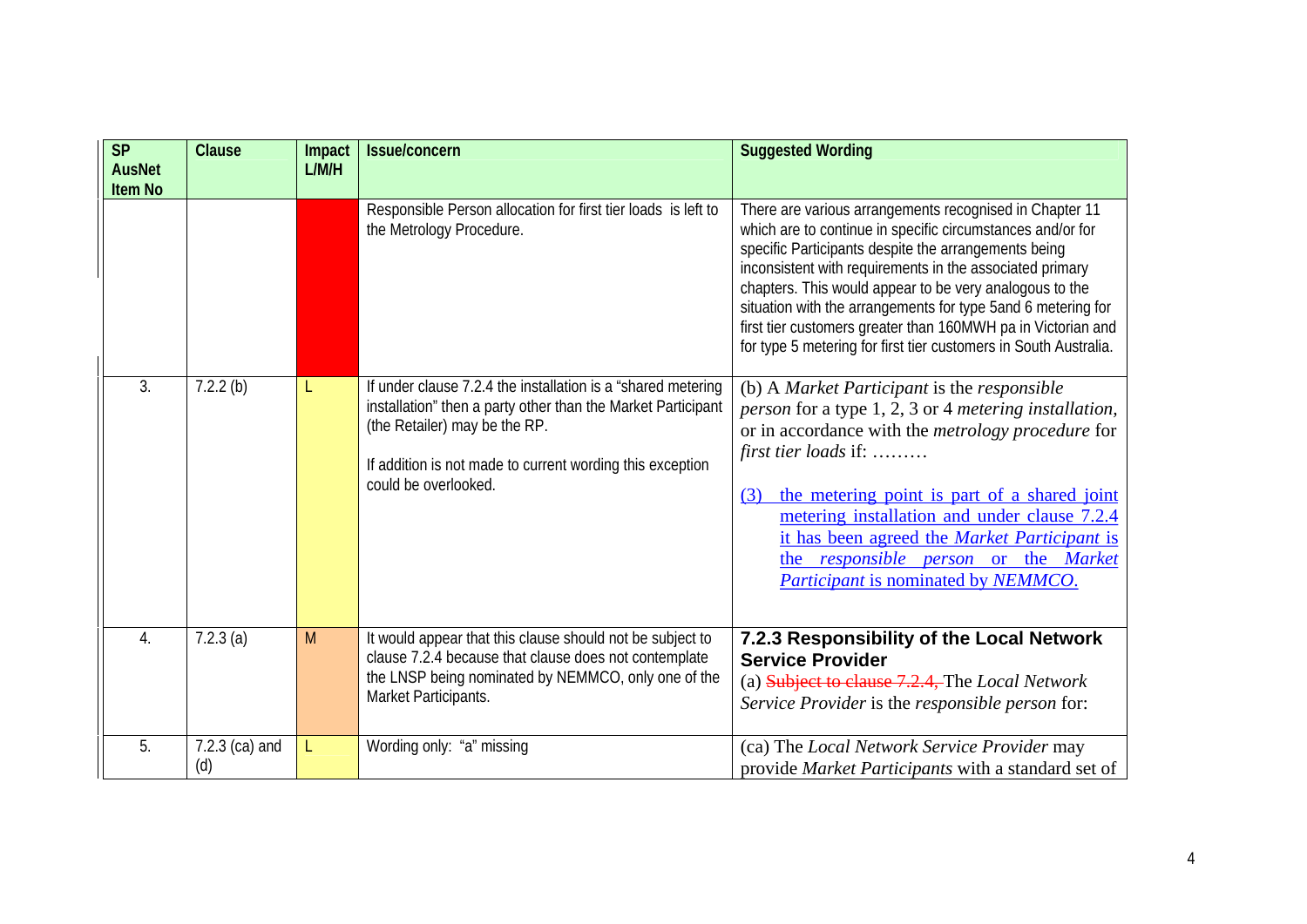| <b>SP</b>                       | Clause      | Impact | <b>Issue/concern</b>                                                                                                                                                                                                                                                                                                                                                                                                                                                                                                                                                                                                                                                                                                                                                        | <b>Suggested Wording</b>                                                                                                                                                                                                              |
|---------------------------------|-------------|--------|-----------------------------------------------------------------------------------------------------------------------------------------------------------------------------------------------------------------------------------------------------------------------------------------------------------------------------------------------------------------------------------------------------------------------------------------------------------------------------------------------------------------------------------------------------------------------------------------------------------------------------------------------------------------------------------------------------------------------------------------------------------------------------|---------------------------------------------------------------------------------------------------------------------------------------------------------------------------------------------------------------------------------------|
| <b>AusNet</b><br><b>Item No</b> |             | L/M/H  |                                                                                                                                                                                                                                                                                                                                                                                                                                                                                                                                                                                                                                                                                                                                                                             |                                                                                                                                                                                                                                       |
|                                 |             |        |                                                                                                                                                                                                                                                                                                                                                                                                                                                                                                                                                                                                                                                                                                                                                                             | terms and conditions on which it will agree to act<br>as the <i>responsible person</i> for $\underline{\mathbf{a}}$ type 5, 6 or 7<br>metering installation.<br>(d) Where for <u>a</u> type 5, 6 or 7 <i>metering</i><br>installation |
| 6.                              | $7.2.3$ (g) | M      | It would seem inappropriate there should be a unqualified<br>process within Chapter 7 for the dispute of a standard set<br>of terms and conditions as generally these will be<br>determined through the DNSP's access arrangement<br>establishment process involving the AER. The dispute<br>mechanism for these would be a more fundamental one<br>of questioning the AER's determination.                                                                                                                                                                                                                                                                                                                                                                                 | (g) A Market Participant must, in relation to an<br>offer made under paragraphs (ca) or (e):<br>$(1)$ accept the offer; or<br>(2) dispute the offer in accordance with rule $8.2 \text{ or }$<br>appeal to the AER.                   |
| 7 <sub>1</sub>                  | $7.2.3$ (g) | M      | As previously pointed out by SP AusNet the concept of a<br>acceptance or dispute of an offer made under a standard<br>set of terms and conditions before the work is carried out<br>is counter to the sequence of the B2B processes which<br>apply to >95% of new connections. There is no<br>opportunity of disputing as the Service Order transaction<br>assumes that the Retailer has accepted the standard set<br>of terms and conditions.<br>We have not suggested specific changes in this<br>submission to make the Rules more consistent with the<br>B2B Processes as this was ruled as "out of scope" in the<br>2006 Chapter 7 consultation. As discussed in Part A of<br>this submission we will raise the need for Rules change<br>through the industry process. |                                                                                                                                                                                                                                       |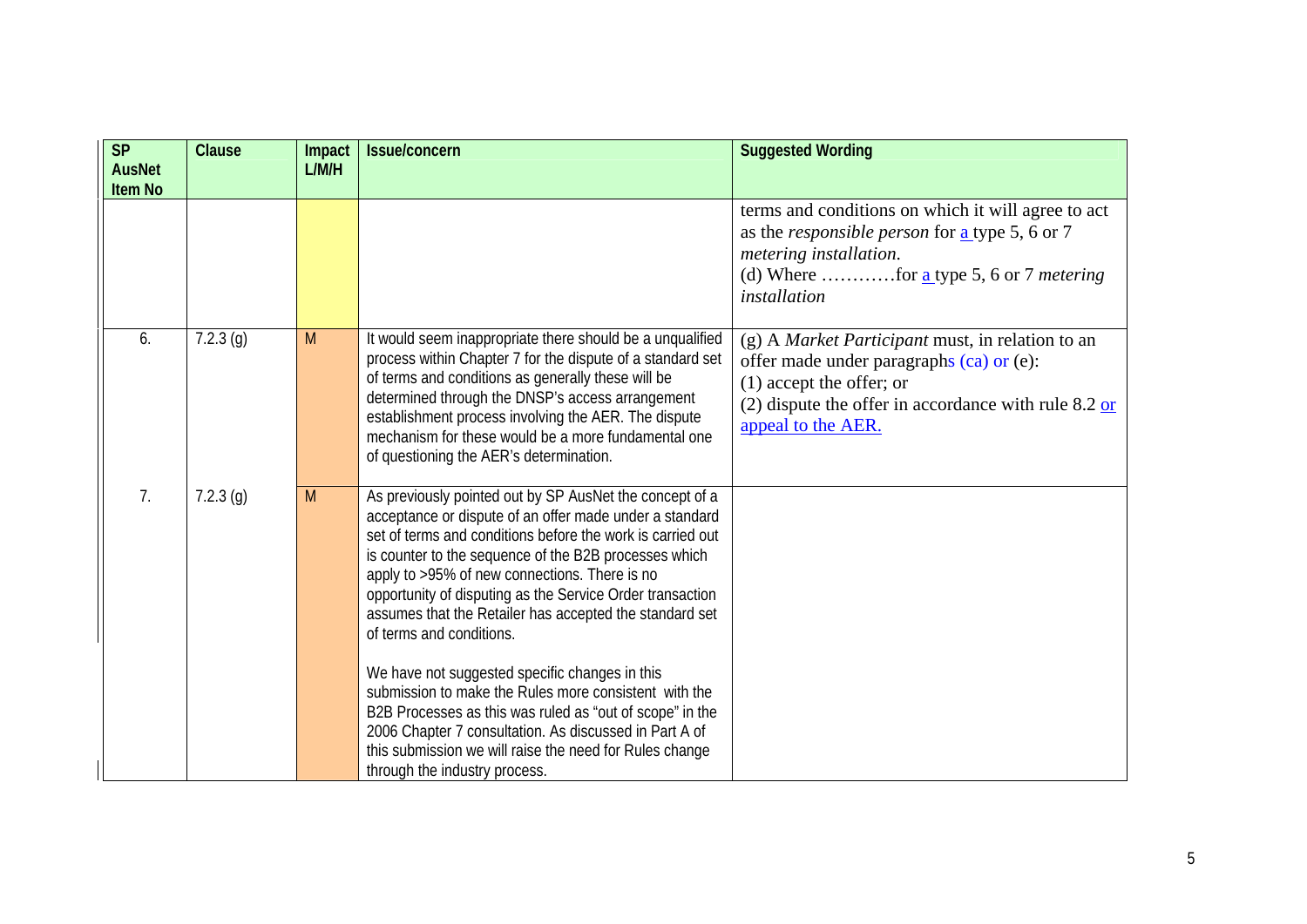| <b>SP</b><br><b>AusNet</b><br><b>Item No</b> | Clause      | Impact<br>L/M/H | Issue/concern                                                                                                                                                                                                                                                                                                                                                                                                                                                                                                                                                                                                                                                                                                                                                                                                                                                                                                                                                                                                                                                                                    | <b>Suggested Wording</b>                                                                                                                                   |
|----------------------------------------------|-------------|-----------------|--------------------------------------------------------------------------------------------------------------------------------------------------------------------------------------------------------------------------------------------------------------------------------------------------------------------------------------------------------------------------------------------------------------------------------------------------------------------------------------------------------------------------------------------------------------------------------------------------------------------------------------------------------------------------------------------------------------------------------------------------------------------------------------------------------------------------------------------------------------------------------------------------------------------------------------------------------------------------------------------------------------------------------------------------------------------------------------------------|------------------------------------------------------------------------------------------------------------------------------------------------------------|
| 8.                                           | $7.2.3$ (i) | M               | The essential difference between the process in (b) and<br>(c), and that in (d) to (h) is that the latter assumes a fair<br>and reasonable offer must be made, whereas the offer in<br>the former is on a commercial basis.<br>The Metrology Procedure change associated with this<br>Rules change proposal as it is currently drafted by<br>NEMMCO does not however define what the basis is of<br>the relationship for those situations where the Market<br>Participant has the choice of provider of a type 5/6 meter.<br>If this clause is to stand as drafted then this detail must<br>be added by NEMMCO to the associated Metrology<br>Procedure revisions.<br>Note: Further for Victoria it is mandatory under the<br>LNSP's access arrangements for them to include in their<br>regulated standard set of terms and conditions a price for<br>such situations. We cannot make a statement re the SA<br>situation but this also could be a regulated service. As<br>these are currently the only two acceptations to the<br>general rule, if the SA situation is also one of a regulated | Remove clause (depending on the SA situation) or<br>NEMMCO must ensure that the basis of the offer is included<br>under the Metrology Procedure revisions. |
| 9.                                           | 7.2.3(j)    | M               | offer then an option would be to remove this clause.<br>This clause is only applicable to type 5/6 installations as<br>the Market Participant CAN be the responsible person<br>for a metering installation for type 1-4.                                                                                                                                                                                                                                                                                                                                                                                                                                                                                                                                                                                                                                                                                                                                                                                                                                                                         | <b>All metering installations</b>                                                                                                                          |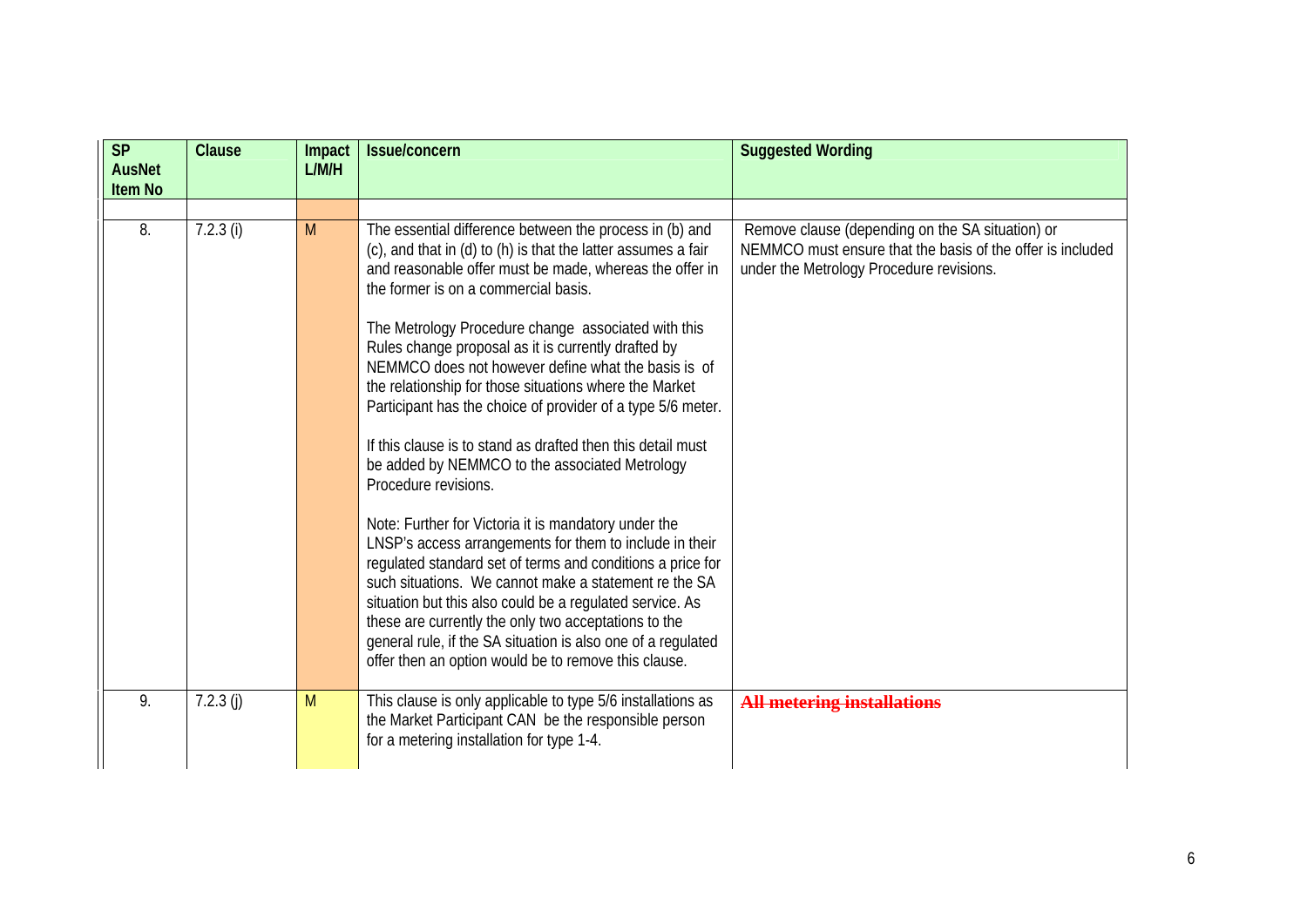| SP<br><b>AusNet</b><br><b>Item No</b> | Clause   | Impact<br>L/M/H | Issue/concern                                                                                                                                                                                                                                                                                                                                                                                                                                                                                                   | <b>Suggested Wording</b>                                                                                                                                                                                                                                                                                                                                                                                                                                                                                                                                                                            |
|---------------------------------------|----------|-----------------|-----------------------------------------------------------------------------------------------------------------------------------------------------------------------------------------------------------------------------------------------------------------------------------------------------------------------------------------------------------------------------------------------------------------------------------------------------------------------------------------------------------------|-----------------------------------------------------------------------------------------------------------------------------------------------------------------------------------------------------------------------------------------------------------------------------------------------------------------------------------------------------------------------------------------------------------------------------------------------------------------------------------------------------------------------------------------------------------------------------------------------------|
| 10.                                   | 7.2.3(j) | M               | Whereas the clauses (ca) to (j) define a process for type<br>5/6 meters which requires a fair and reasonable offer, it is<br>unclear what the financial basis of the arrangement is for<br>the non standard meters the LNSP must install under a<br>request under this Clause.<br>SP AusNet consider that this should be made clear and<br>that this should be on the basis of the relationship being<br>a commercial one with respect to the increment over and<br>above the base level meter regulated price. | Add wording for avoidance of doubt re the offer not being<br>subject to fair and reasonable testing.                                                                                                                                                                                                                                                                                                                                                                                                                                                                                                |
| 11.                                   | 7.2.3(j) | M               | The current wording could be taken incorrectly to mean<br>that Market Participant would install the non standard<br>metering installation.                                                                                                                                                                                                                                                                                                                                                                      | Subject to clause $7.2.5(d)$ , where the <i>Market</i><br>Participant cannot be the responsible person for a<br>metering installation, the Local Network Service<br>Provider must not unreasonably refuse withhold<br>its consent to a Market Participant's request for<br>the Local Network Service Provider to install a<br><i>metering installation</i> of a type that is different<br>from that already installed, or that provides<br>facilities in addition to that which the Local<br>Network Service Provider otherwise would install,<br>in accordance with the <i>metrology</i> procedure |
| 12.                                   | 7.2.4    | M               | The yet to be finalised NEMMCO consultation regarding<br>the basic rules re Embedded Networks included a<br>proposal regarding the determination of the Responsible<br>Person for metering points within an Embedded Network.                                                                                                                                                                                                                                                                                   | (b) Where more than one Market Participant uses<br>a metering installation which is provided,<br>installed and maintained by a person other than<br>the Local Network Service Provider, they must<br>agree Responsible Person arrangements that                                                                                                                                                                                                                                                                                                                                                     |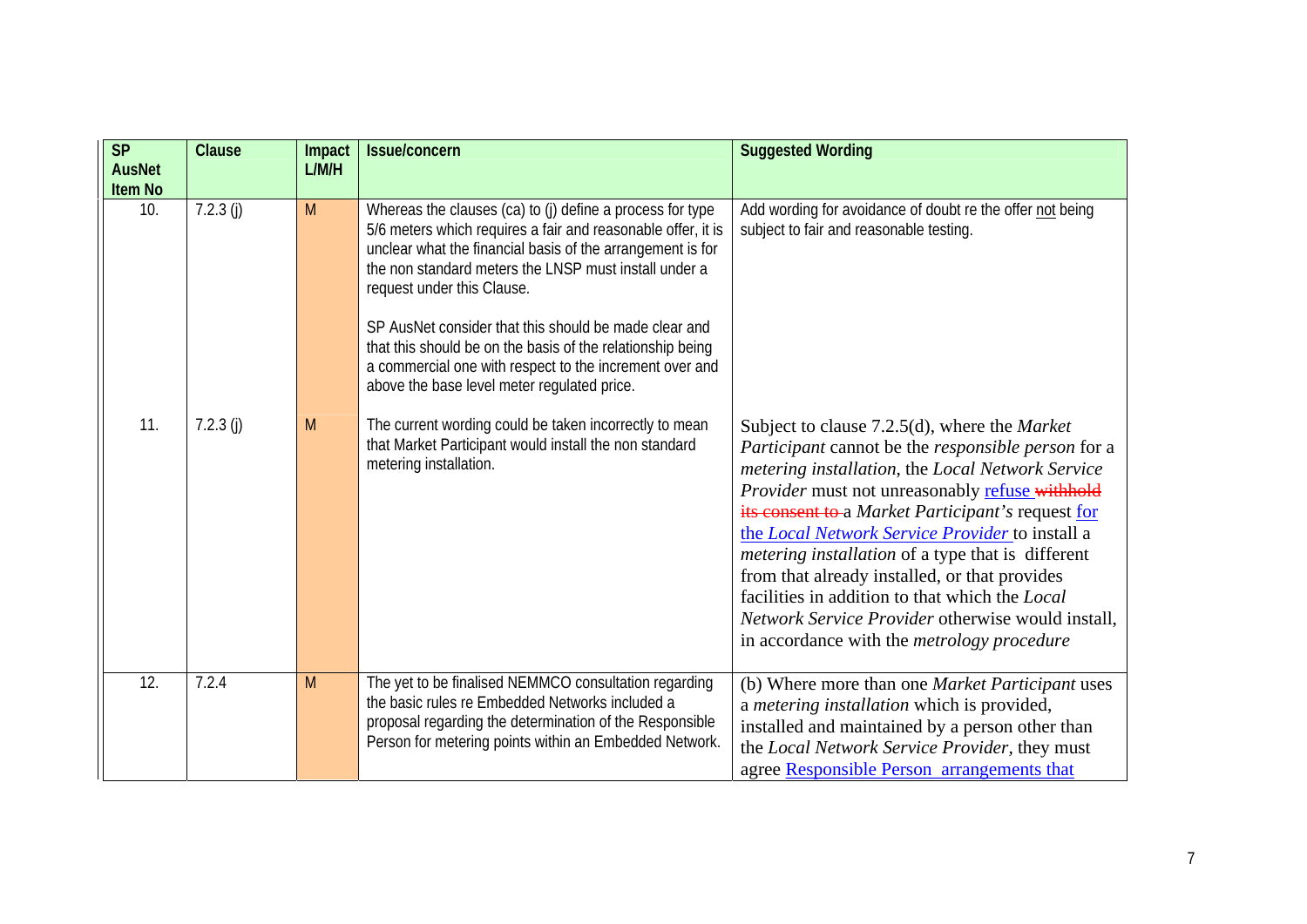| <b>SP</b><br><b>AusNet</b><br><b>Item No</b> | Clause | Impact<br>L/M/H | <b>Issue/concern</b>                                                                                                                                                                                                                                                                                                                                                                                                                                                                                                                                                                                                                                                                                                                                                                                                                                                                                                                                                                                                                                                                                                                                                                                                                                                                                                                                                   | <b>Suggested Wording</b>                                                                                                                                                                                                                                                                                                                                                                                                                                                                                                                                                                   |
|----------------------------------------------|--------|-----------------|------------------------------------------------------------------------------------------------------------------------------------------------------------------------------------------------------------------------------------------------------------------------------------------------------------------------------------------------------------------------------------------------------------------------------------------------------------------------------------------------------------------------------------------------------------------------------------------------------------------------------------------------------------------------------------------------------------------------------------------------------------------------------------------------------------------------------------------------------------------------------------------------------------------------------------------------------------------------------------------------------------------------------------------------------------------------------------------------------------------------------------------------------------------------------------------------------------------------------------------------------------------------------------------------------------------------------------------------------------------------|--------------------------------------------------------------------------------------------------------------------------------------------------------------------------------------------------------------------------------------------------------------------------------------------------------------------------------------------------------------------------------------------------------------------------------------------------------------------------------------------------------------------------------------------------------------------------------------------|
|                                              |        |                 | The industry input, and the understood basis of the<br>NEMMCO final determination, is that the Responsible<br>Person will be determined on the basis of the "normal"<br>Rules requirements ie Responsible Person for type 1-4 is<br>chosen by the FRMP and for type 5,6 is the LNSP.<br>However it is generally interpreted that the metering<br>points within an Embedded Network without full market<br>metering are actually "components" of a "shared"<br>metering installation as data from all the metering points<br>are required to ascertain the market load of those<br>customer(s) without market metering.<br>Hence 7.2.4(b) and (c) as currently written are<br>inconsistent with the soon to be issued Final<br>Determination of the Embedded Network consultation.<br>These clauses therefore need to be re-written to ensure<br>that they do not conflict with the Embedded Network<br>outcome.<br>We consider that the redefinition of the clause to remove<br>the specific requirements for a single Responsible<br>Person but giving NEMMCO discretion to establish a<br>workable Responsible Person arrangements for a<br>shared installation (which could involve the requirement<br>for a single Responsible Person)_achieves the same<br>meter data protection in the case of the small number of<br>complicated shared metering installations. | ensure meter data from the shared installation<br>meets the requirements of the Rules and the<br>Metrology Procedure.and notify NEMMCO as to<br>which of them is the responsible person for that<br>metering installation.<br>(c) In the absence of such agreement, If<br>NEMMCO consider that the arrangements under<br>paragraph (b) will not ensure rigorous meter data<br>requirements, NEMMCO may nominate<br><b>Responsible Person arrangements including</b><br>nominating one of the Market Participants to be<br>the responsible person for that metering<br><i>installation.</i> |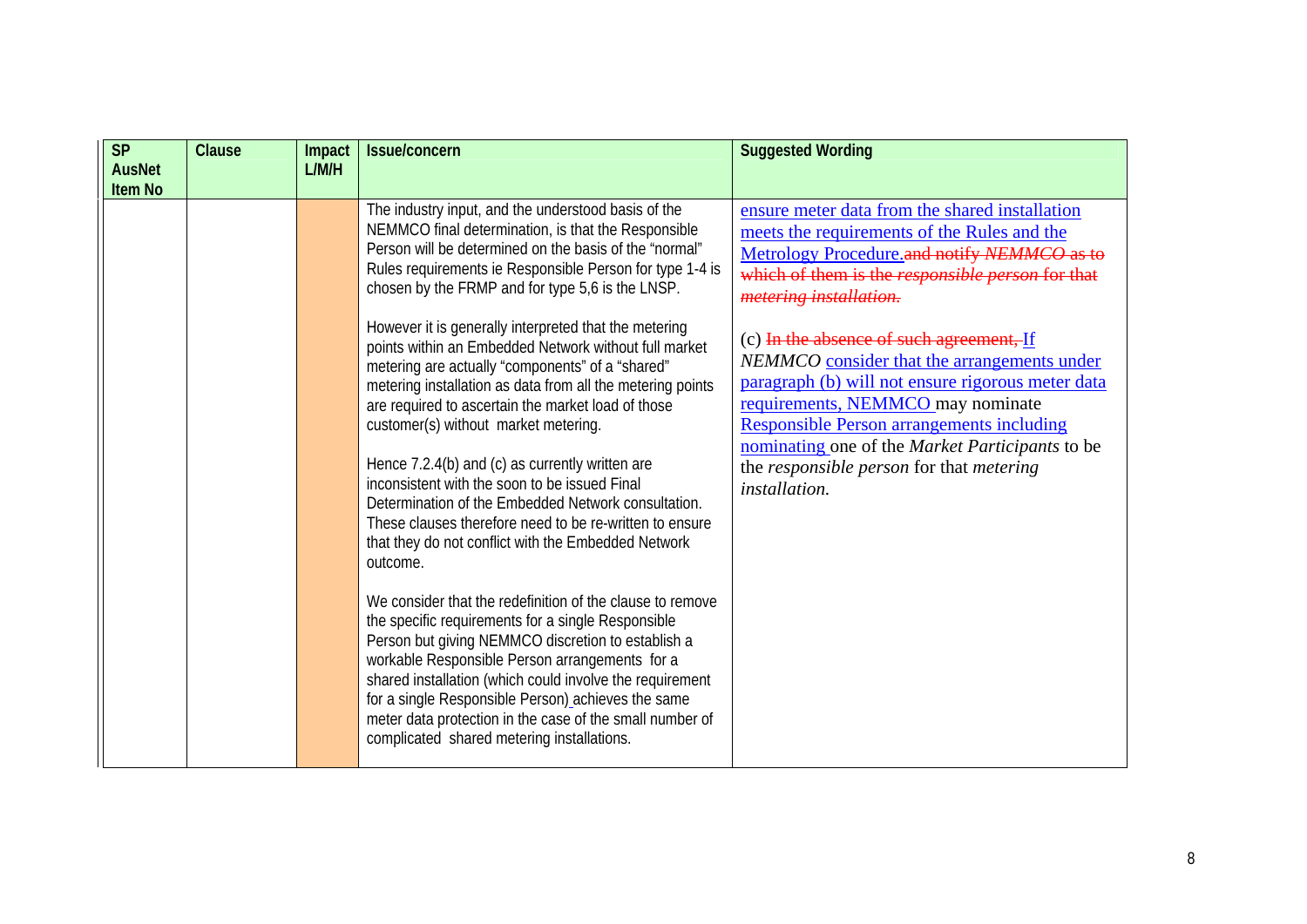| <b>SP</b><br><b>AusNet</b><br><b>Item No</b> | <b>Clause</b> | Impact<br>L/M/H | <b>Issue/concern</b>                                                                                                                                                                                                                                                                                                                                                                                                                                                                                                   | <b>Suggested Wording</b>                                                                      |
|----------------------------------------------|---------------|-----------------|------------------------------------------------------------------------------------------------------------------------------------------------------------------------------------------------------------------------------------------------------------------------------------------------------------------------------------------------------------------------------------------------------------------------------------------------------------------------------------------------------------------------|-----------------------------------------------------------------------------------------------|
| 13.                                          | 7.3.2         | H               | For the majority of metering installations the metering<br>point and the connection point do not correspond exactly<br>and hence there will always be losses between the<br>metering point and the connection point. Therefore this<br>clause in the existing Rules requires a tripartite<br>agreement re the adjusting of metering data for almost all<br>installations. This is a obviously an unworkable<br>requirement.                                                                                            | No specific wording suggested; refer notes re wording<br>changes in the Issue/concern column. |
|                                              |               |                 | NEMMCO and the industry agreed that this correction for<br>losses, and hence this agreement, was only required<br>where the losses were material ie they were outside the<br>range of normal installations for which the broad network<br>DLFs apply. To make the definition of "material" any<br>more stringent than that implied by the DLF figures would<br>seem to disregard the basis of the approved DLFs and in<br>the extreme distort the DLF calculation by double<br>accounting for these higher loss sites. |                                                                                               |
|                                              |               |                 | There is no basis given in the changes support document<br>for the choice of 50% of the energy attributed to the<br>maximum permissible error of the metering installation.<br>For a type 5 installation this would limit the error due to<br>losses to 0.75%.                                                                                                                                                                                                                                                         |                                                                                               |
|                                              |               |                 | SP AusNet has not carried out a detailed analysis of the<br>losses attributed to customers installations between the<br>connection point and the meter, however from our<br>preliminary analyse it is likely that the level of losses                                                                                                                                                                                                                                                                                  |                                                                                               |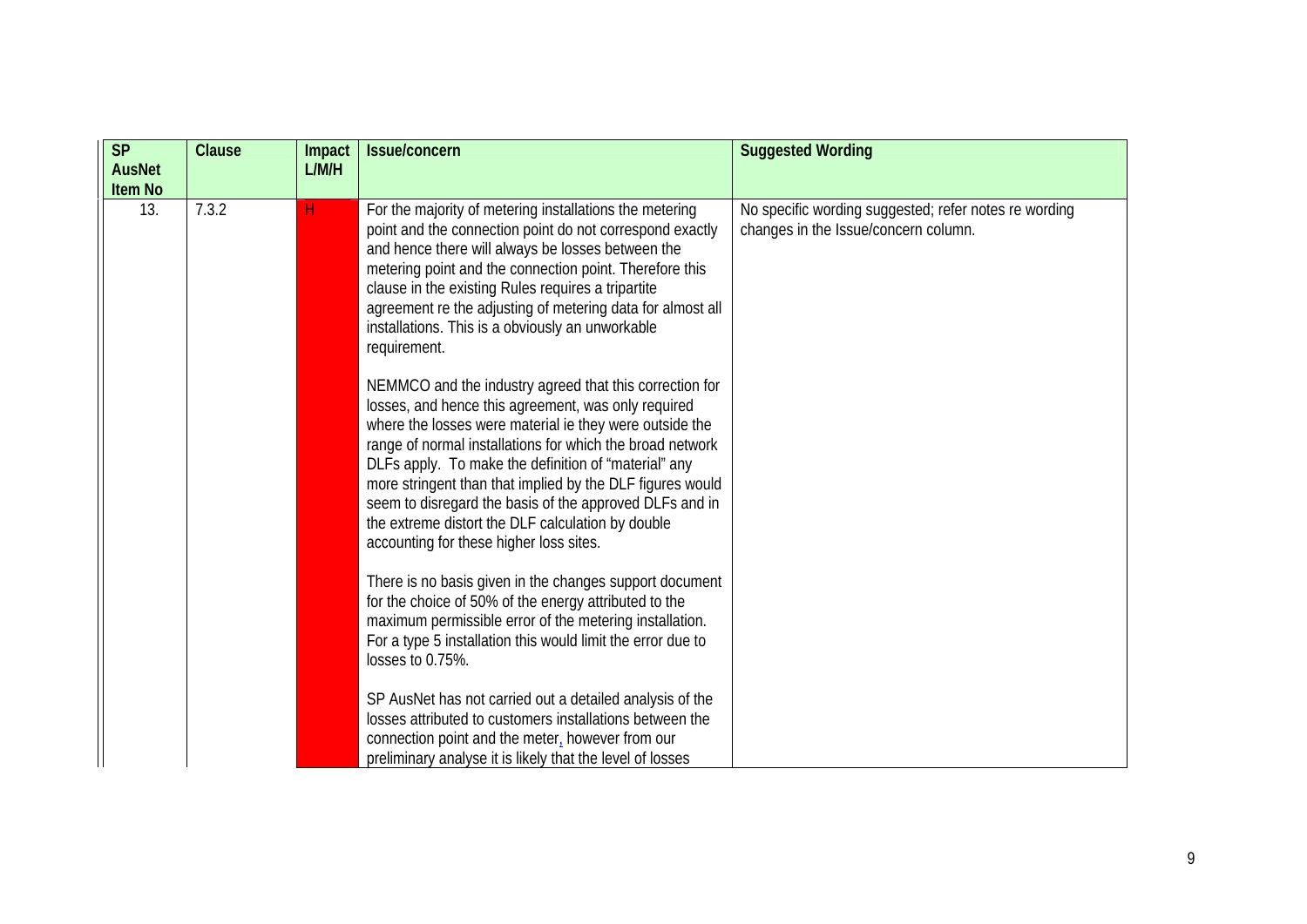| <b>SP</b>      | <b>Clause</b> | Impact | Issue/concern                                                                                                                                                                                                                                                                                                                                                                                                                                             | <b>Suggested Wording</b> |
|----------------|---------------|--------|-----------------------------------------------------------------------------------------------------------------------------------------------------------------------------------------------------------------------------------------------------------------------------------------------------------------------------------------------------------------------------------------------------------------------------------------------------------|--------------------------|
| <b>AusNet</b>  |               | L/M/H  |                                                                                                                                                                                                                                                                                                                                                                                                                                                           |                          |
| <b>Item No</b> |               |        |                                                                                                                                                                                                                                                                                                                                                                                                                                                           |                          |
|                |               |        | specified in the draft could easily be exceeded in a                                                                                                                                                                                                                                                                                                                                                                                                      |                          |
|                |               |        | reasonably significant minority of customers' installations.                                                                                                                                                                                                                                                                                                                                                                                              |                          |
|                |               |        | This would impose a new obligation with relatively<br>significant costs onto the LNSP to identify these<br>installations, carry out assessments of the losses in these<br>circumstances, and set the envisaged correction factors.<br>Ultimately these costs will be passed to customers.<br>Further a whole new process for establishing and<br>communicating and agreeing on these correction factors<br>would be involved if this clause stands as is. |                          |
|                |               |        | The limitation on the level of losses currently experienced<br>by customers is currently largely driven by the regulatory<br>restrictions on voltage drops at Maximum Demand in the<br>two components of the customers' supply. The<br>Distributors have obligations to maintain voltage levels at<br>the point of connection through the Code, and the voltage<br>drop in the consumers mains is subject of requirements<br>in the AS3000 wiring rules.  |                          |
|                |               |        | To date these requirements appear to have been<br>deemed by industry and NEMMCO to generally be<br>sufficient to ensure that the average losses are not<br>"material". Despite a reasonable number of installation<br>audits over the years of the market, we know of no<br>circumstances where NEMMCO has found that a<br>metering installation was deficient because no correction<br>method had been agreed.                                           |                          |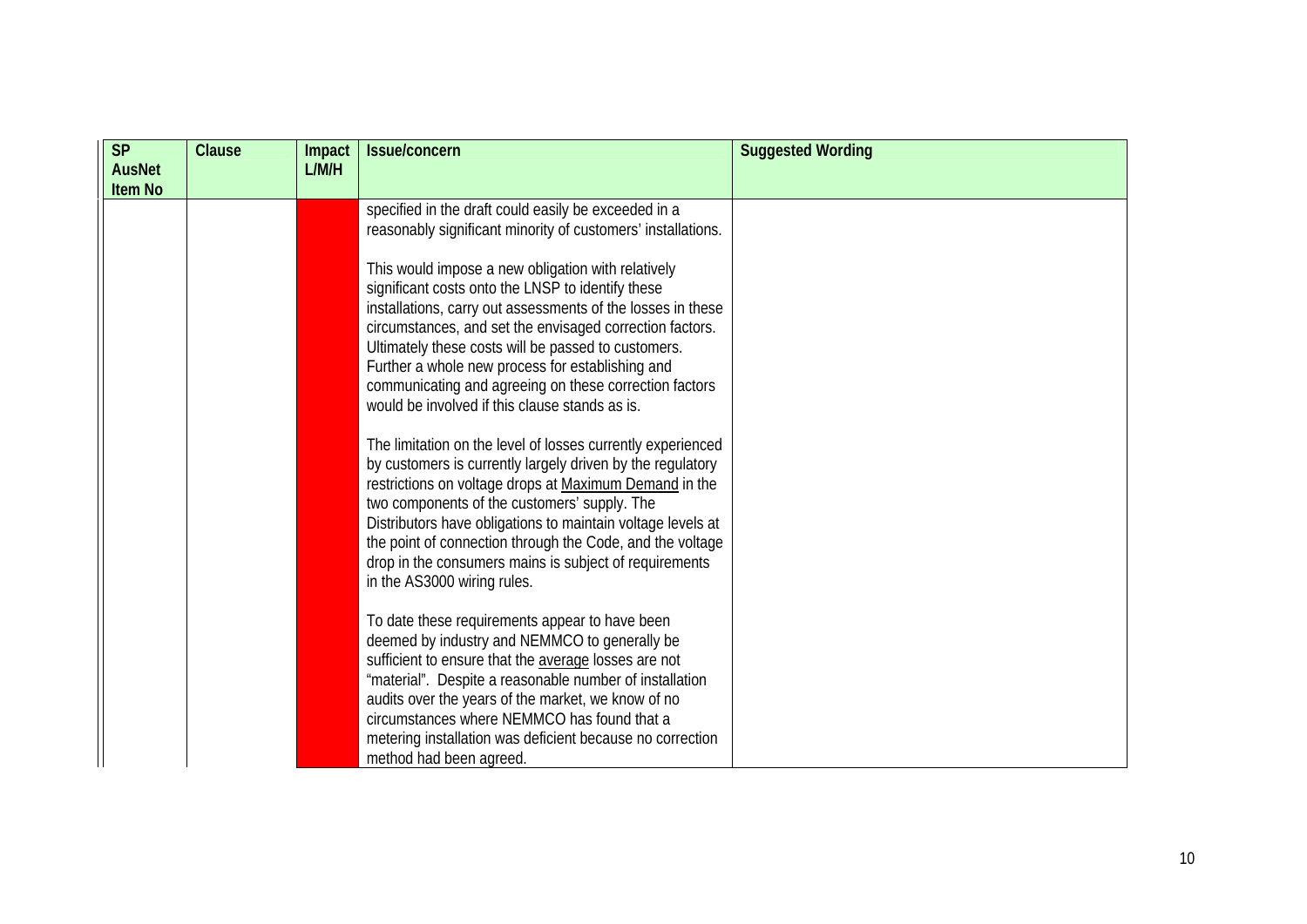| <b>SP</b>                       | <b>Clause</b> | Impact | Issue/concern                                                                                                                                                                                                                                                                                                                                                                                                                                                                                                                                                                                                                                                                                                                           | <b>Suggested Wording</b>                                |
|---------------------------------|---------------|--------|-----------------------------------------------------------------------------------------------------------------------------------------------------------------------------------------------------------------------------------------------------------------------------------------------------------------------------------------------------------------------------------------------------------------------------------------------------------------------------------------------------------------------------------------------------------------------------------------------------------------------------------------------------------------------------------------------------------------------------------------|---------------------------------------------------------|
| <b>AusNet</b><br><b>Item No</b> |               | L/M/H  |                                                                                                                                                                                                                                                                                                                                                                                                                                                                                                                                                                                                                                                                                                                                         |                                                         |
|                                 |               |        |                                                                                                                                                                                                                                                                                                                                                                                                                                                                                                                                                                                                                                                                                                                                         |                                                         |
|                                 |               |        | SP AusNet consider that the thrust of these clauses<br>needs to revert to defining a process which recognises<br>that the normal controls over losses is sufficient except in<br>extreme circumstances, and hence for the Responsible<br>Person to take action not based on a specific measure of<br>losses but rather based on assessed circumstances.<br>If this is deemed insufficient then an industry/NEMMCO<br>study is required of typical installations to arrive at a<br>criteria which does not add significantly to the process<br>complexities and costs. The addition of these<br>complexities and costs was not the intent of the changes<br>to this Rule clause.                                                         |                                                         |
| 14.                             | 7.3.2         | M      | Whatever the process ultimately included in the Rules for<br>dealing with non coincident connection and metering<br>points, all the clauses (b) to (bc) need reconsideration.<br>The current clause (b) is not consistent in intent with the<br>new clauses. This clause should be replaced by a clause<br>(bd) which better integrates with the others. If the<br>Responsible Person determines the losses are material<br>(however defined) then they must ensure they are<br>accounted for. Presumably the method for doing this (a<br>correction factor) would need to be subject to some type<br>of review if requested. This would be the subject of the<br>new clause. Clause (b) would then be inconsistent and<br>superfluous. | Wording would depend on the approach ultimately agreed. |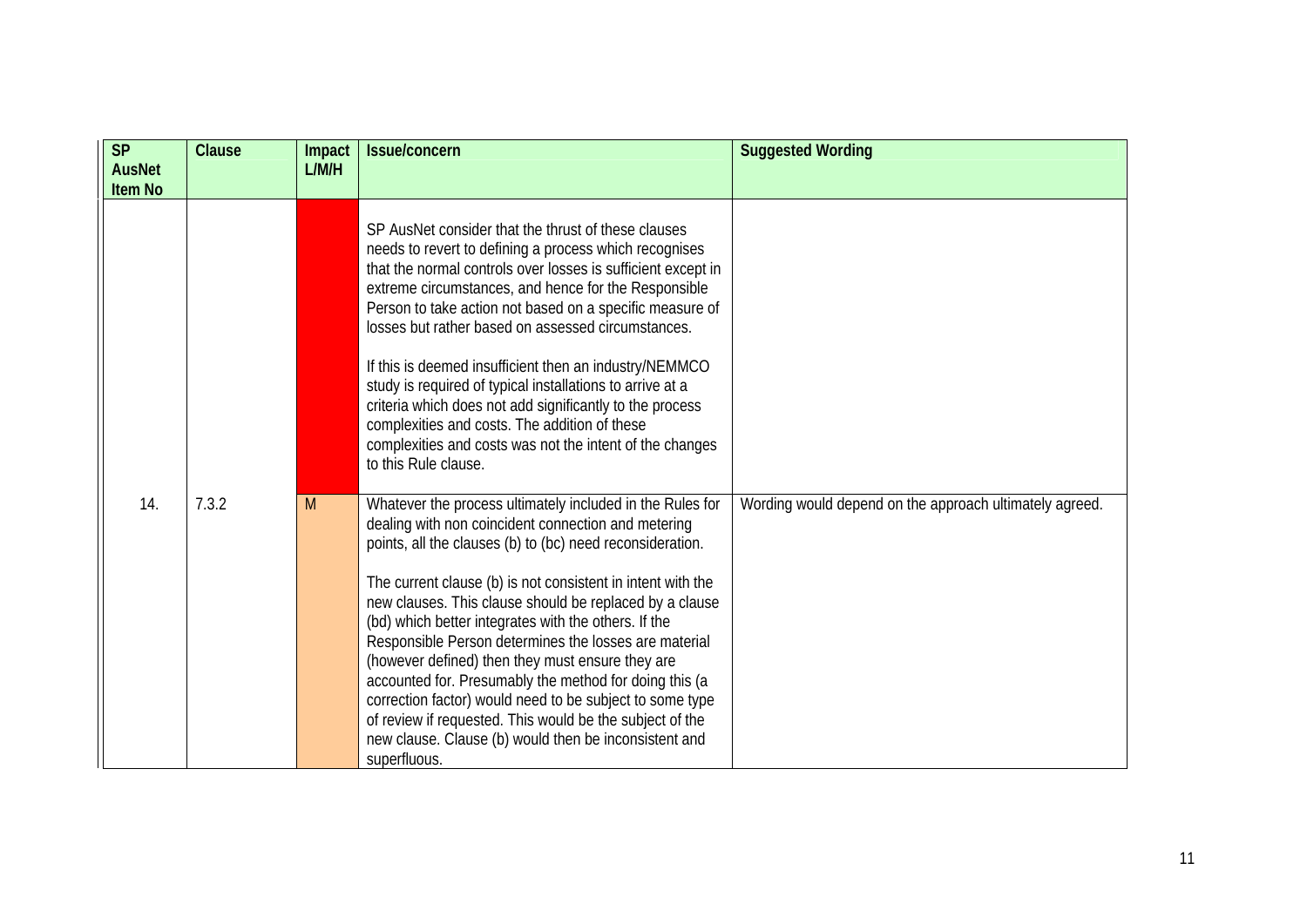| <b>SP</b><br><b>AusNet</b> | <b>Clause</b>          | Impact<br>L/M/H | Issue/concern                                                                                                                                                                                      | <b>Suggested Wording</b>                                                                                                                                                                                                                                                                                                                                                                                                                                                                                                                                                                                                                                                                                                                                    |
|----------------------------|------------------------|-----------------|----------------------------------------------------------------------------------------------------------------------------------------------------------------------------------------------------|-------------------------------------------------------------------------------------------------------------------------------------------------------------------------------------------------------------------------------------------------------------------------------------------------------------------------------------------------------------------------------------------------------------------------------------------------------------------------------------------------------------------------------------------------------------------------------------------------------------------------------------------------------------------------------------------------------------------------------------------------------------|
| <b>Item No</b>             |                        |                 |                                                                                                                                                                                                    |                                                                                                                                                                                                                                                                                                                                                                                                                                                                                                                                                                                                                                                                                                                                                             |
| 15.                        | 7.3.4A(c)              | L               | Incorrect reference                                                                                                                                                                                | (c) Metering installations for non-market<br>generating units that fail to meet the compliance<br>standards detailed in clause (b) must be repaired<br>or replaced in accordance with rule $7.2.4A(a)$<br>$7.3.4A$ (a).                                                                                                                                                                                                                                                                                                                                                                                                                                                                                                                                     |
| 16.                        | $7.6.1$ (bb)           | L               | Wording only: italics not correctly used.                                                                                                                                                          | (bb) Affected parties may witness the tests on<br>request to the responsible person and and the<br>responsible person must give those affected<br>partiesparties 5 business days business days<br>notice                                                                                                                                                                                                                                                                                                                                                                                                                                                                                                                                                    |
| 17.                        | 7.6.1 $(e)$ and<br>(f) |                 | It would appear that the parties to whom test results are<br>provided in these two clauses should be the same but the<br>wording is different.<br>Plus<br>Wording only: italics not correctly used | (e) If the <i>responsible</i> person,<br>NEMMCO must make the test results available to<br>any Registered Participant registered against this<br>connection point in NEMMCO's connection point<br><i>connection point</i> registration system:<br>(f) Where a Registered Participant has requested<br>that the responsible person or NEMMCO arrange<br>for the testing of a <i>metering installation</i> $\frac{1}{t}$<br>$\frac{decordance \text{ with in accordance with paragraph }(\text{b})}{\text{the one of the original value}}$<br>(b), the responsible person or NEMMCO (as the<br>case may be) must provide the test results to other<br>affected Registered Participant any Registered<br><b>Participant registered against this connection</b> |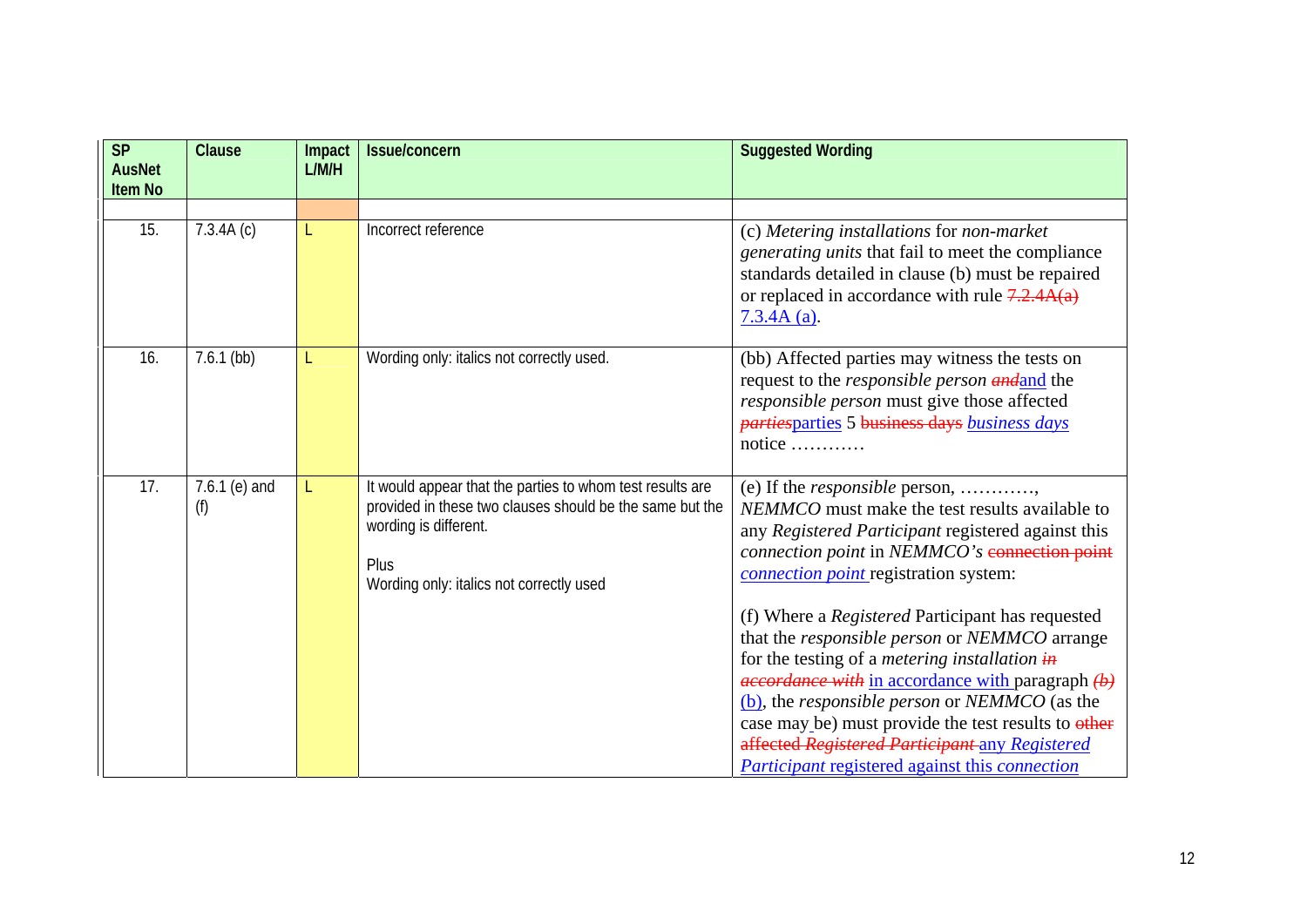| <b>SP</b><br><b>AusNet</b> | <b>Clause</b> | Impact<br>L/M/H | Issue/concern                                                                                                                                                                                                                                                                                                  | <b>Suggested Wording</b>                                                                                                                                                                                                            |
|----------------------------|---------------|-----------------|----------------------------------------------------------------------------------------------------------------------------------------------------------------------------------------------------------------------------------------------------------------------------------------------------------------|-------------------------------------------------------------------------------------------------------------------------------------------------------------------------------------------------------------------------------------|
| <b>Item No</b>             |               |                 |                                                                                                                                                                                                                                                                                                                |                                                                                                                                                                                                                                     |
|                            |               |                 |                                                                                                                                                                                                                                                                                                                | point in NEMMCO's connection point registration                                                                                                                                                                                     |
|                            |               |                 |                                                                                                                                                                                                                                                                                                                | system as soon as practicable.                                                                                                                                                                                                      |
| 18.                        | 7.6.1(g)      | M               | Our expectation would be that all test results whether<br>they show the installation to be compliant or non-<br>compliant must be stored.<br>However the requirement for storing records of tests is<br>covered by 7.6A and this clause should be deleted ((or<br>made a reference to 7.6A only).              | Delete clause.                                                                                                                                                                                                                      |
| 19.                        | 7.6A(e)       | M               | Our understanding is that metering data does not need to<br>be stored in the form it is collected after 13 months.<br>However the specific requirements for metering data<br>storage is covered by 7.9.1 (f) and (g) and this clause<br>should be deleted (or made a reference to 7.9.1 (f) and<br>$(g)$ only) | Delete clause.                                                                                                                                                                                                                      |
| 20.                        | 7.7           | L               | Wording only: incorrect font                                                                                                                                                                                                                                                                                   |                                                                                                                                                                                                                                     |
| 21.                        | 7.7 $(a)(7)$  | L               | Wording only: incorrect word                                                                                                                                                                                                                                                                                   | (7) An Ombudsman $\frac{1}{15}$ in accordance with clauses<br>7.7(d), (e) and (f); and                                                                                                                                              |
| 22.                        | 7.8.4         | L               | Terminology and clarity issues<br>Plus<br>Wording only: italics not correctly used                                                                                                                                                                                                                             | (b) If an on-site test of a <i>metering installation</i><br>requires the injection of current, the <i>responsible</i><br>person must ensure that the energy data stored in<br>the <i>metering installation</i> is inspected and, if |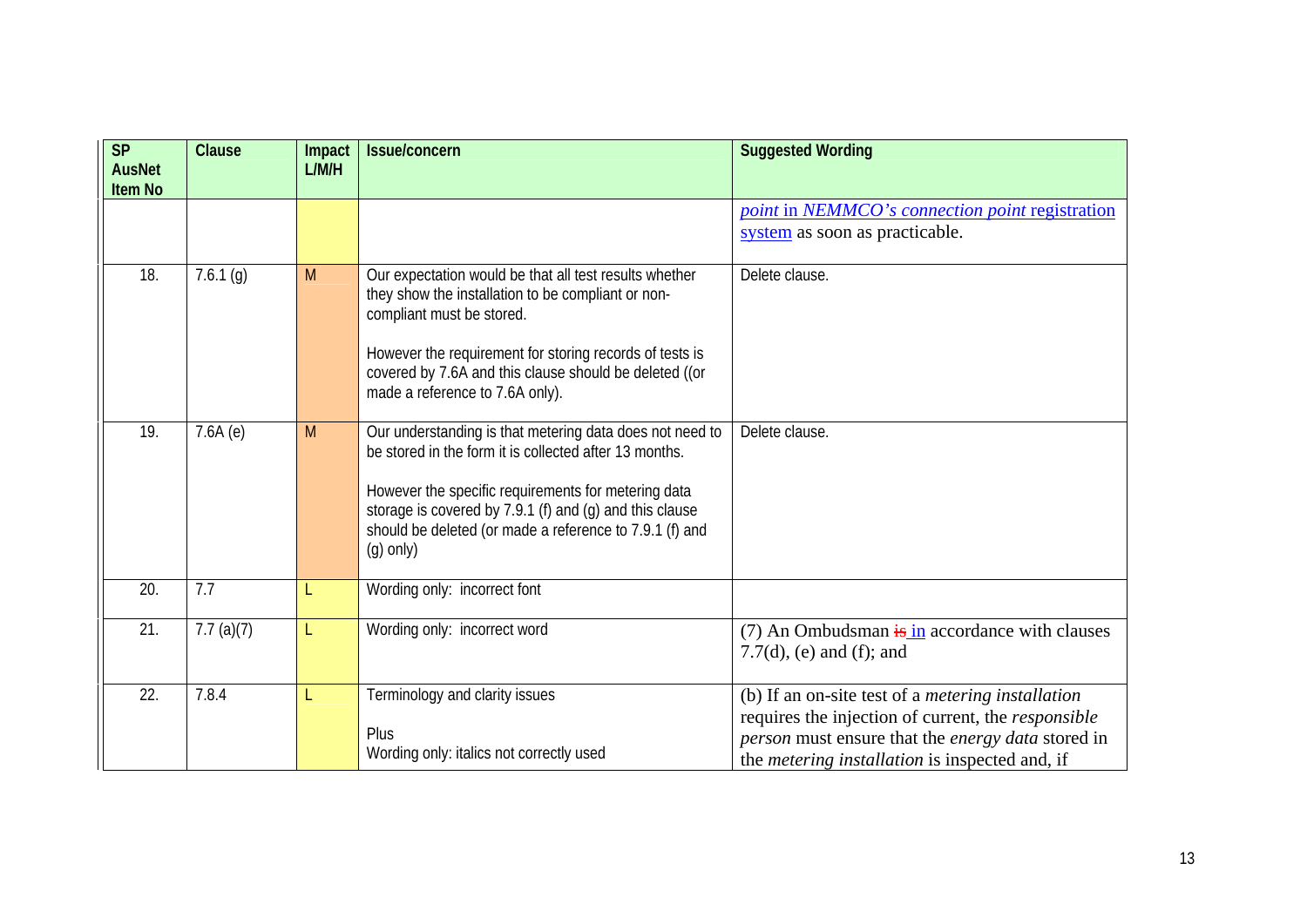| <b>SP</b>                       | Clause       | Impact | Issue/concern                                                                                                                                                                                                                                                                                                                                                                                                                                                                                                                                     | <b>Suggested Wording</b>                                                                                                                                                                                                                                                                                                                                                                                                                                                                         |
|---------------------------------|--------------|--------|---------------------------------------------------------------------------------------------------------------------------------------------------------------------------------------------------------------------------------------------------------------------------------------------------------------------------------------------------------------------------------------------------------------------------------------------------------------------------------------------------------------------------------------------------|--------------------------------------------------------------------------------------------------------------------------------------------------------------------------------------------------------------------------------------------------------------------------------------------------------------------------------------------------------------------------------------------------------------------------------------------------------------------------------------------------|
| <b>AusNet</b><br><b>Item No</b> |              | L/M/H  |                                                                                                                                                                                                                                                                                                                                                                                                                                                                                                                                                   |                                                                                                                                                                                                                                                                                                                                                                                                                                                                                                  |
|                                 |              |        |                                                                                                                                                                                                                                                                                                                                                                                                                                                                                                                                                   | necessary, that the metering <i>installation</i> database<br>is altered in accordance with the NEMMCO<br>validation, substitution and estimation procedures<br>under the <i>metrology procedure</i> to ensure that the<br>metering data in the metering <i>installation</i><br><i>database</i> is not materially different from the <b>load</b><br>energy volumes flowing in the connection point<br>connection point during the period of the test                                              |
| 23.                             | $7.9.4$ (ab) |        | Wording only: italics and caps not correctly used                                                                                                                                                                                                                                                                                                                                                                                                                                                                                                 | (ab) The <i>responsible person</i> is responsible for the<br>validation, substitution and estimation of <i>metering</i><br>data for type 5, type 6 and type 7 metering<br>installations, which must be undertaken in<br>accordance with the Metrology Procedure<br>metrology procedure.                                                                                                                                                                                                          |
| 24.                             | 7.11.2       | M      | The most likely party to detect a broken seal is a<br>Metering Provider during a routine or special read, and<br>the industry practice would be for the Metering Provider<br>to record that detail, assess for signs of tampering, and<br>repair the seal.<br>This existing practice provides an effective and efficient<br>arrangement whilst maintaining a high level of control<br>and scrutiny of possible meter tamper situations.<br>The need to report this to the Responsible Person where<br>tamper is not suspected would appear to add | (ac) If a Local Network Service Provider,<br>financially responsible Market Participant, or<br>Metering Provider discovers that a seal protecting<br><i>metering</i> equipment has been broken, it must<br>notify the <i>responsible person</i> within 5 <i>business</i><br>days.<br>(aca) Where a Metering Provider appointed by<br>the Responsible Person discovers that a seal<br>protecting <i>metering</i> equipment has been broken,<br>and the <i>Metering Provider</i> has the delegated |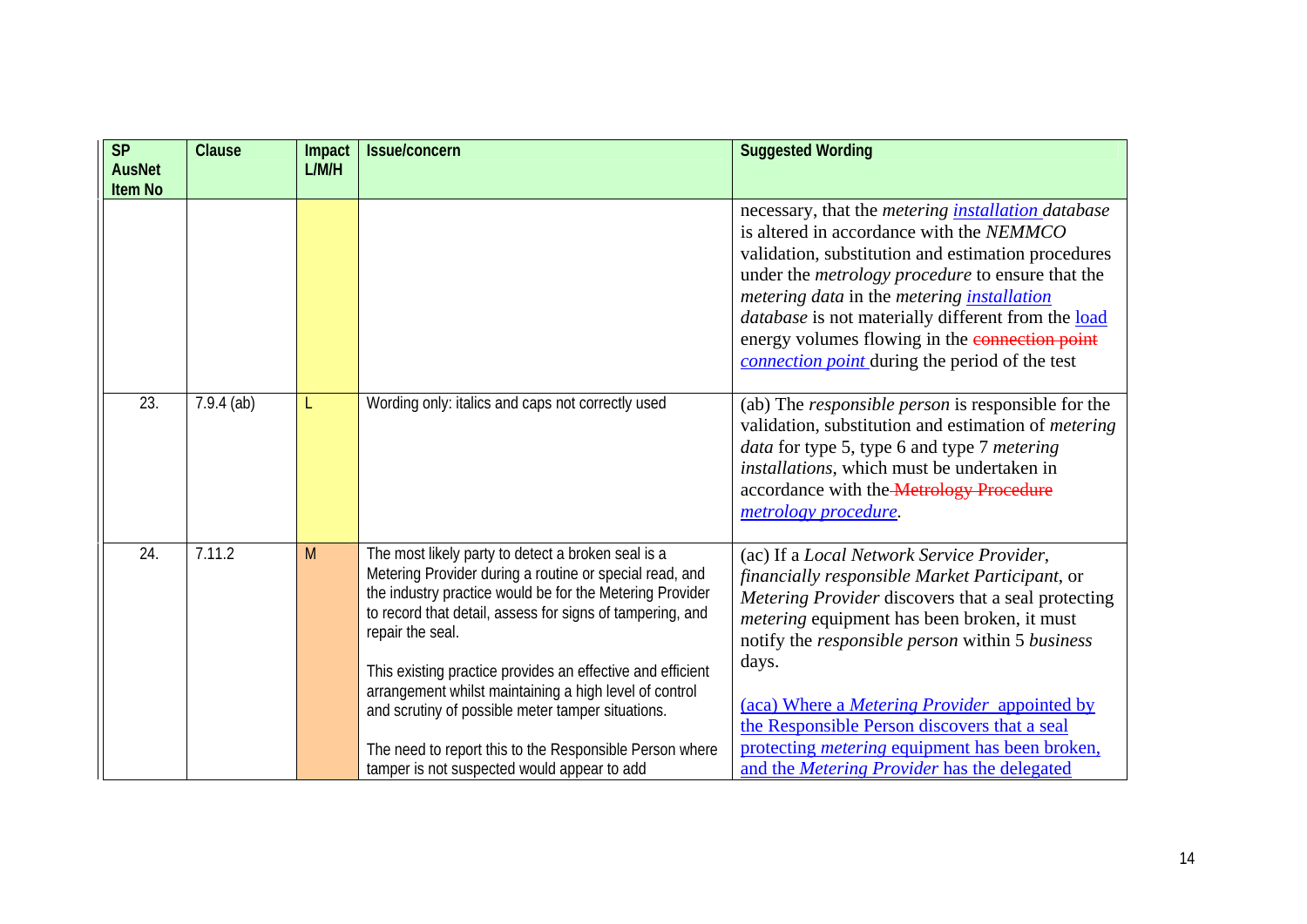| <b>SP</b><br><b>AusNet</b> | Clause | Impact<br>L/M/H | Issue/concern                                                                                                           | <b>Suggested Wording</b>                                                                                                                                                                                                                                                   |
|----------------------------|--------|-----------------|-------------------------------------------------------------------------------------------------------------------------|----------------------------------------------------------------------------------------------------------------------------------------------------------------------------------------------------------------------------------------------------------------------------|
| <b>Item No</b>             |        |                 |                                                                                                                         |                                                                                                                                                                                                                                                                            |
|                            |        |                 | complication and costs without improving the security of<br>installations.                                              | authority of the Responsible Person, the Metering<br>Provider may replace the seal when it is<br>discovered without notice to the Responsible                                                                                                                              |
|                            |        |                 | The proposed wording does not reflect this practical<br>process.                                                        | Person subject to meeting requirements of<br>paragraph (af).                                                                                                                                                                                                               |
|                            |        |                 | Plus<br>the obligation on the Responsible Person should be to<br>ensure actions generally not to carry out the actions. | (ad) The <i>responsible person</i> must ensure that if<br>the seal is not replaced by the Metering Provider<br>under paragraph (aca) replace a broken seal is                                                                                                              |
|                            |        |                 | Plus<br>Terminology                                                                                                     | replaced on the first occasion the <i>metering</i><br>equipment is visited to take a reading after<br>receiving notification that a seal has been broken,<br>or within 100 days, whichever is the earlier.                                                                 |
|                            |        |                 |                                                                                                                         | (ae) The costs of replacing broken seals are to be<br>borne:<br>(1) by the relevant Registered Market Participant                                                                                                                                                          |
|                            |        |                 |                                                                                                                         | if the seal was broken by its customer;<br>(2) by the Registered Participant if the seal was<br>broken by the Registered Participant; or<br>(3) otherwise by the <i>responsible person</i> .                                                                               |
|                            |        |                 |                                                                                                                         | (af) If it appears that, as a result of or in<br>connection with the breaking of a seal, the<br>relevant <i>metering</i> equipment may no longer meet<br>the relevant minimum standard, then the<br><i>responsible person</i> must <b>ensure test</b> -the <i>metering</i> |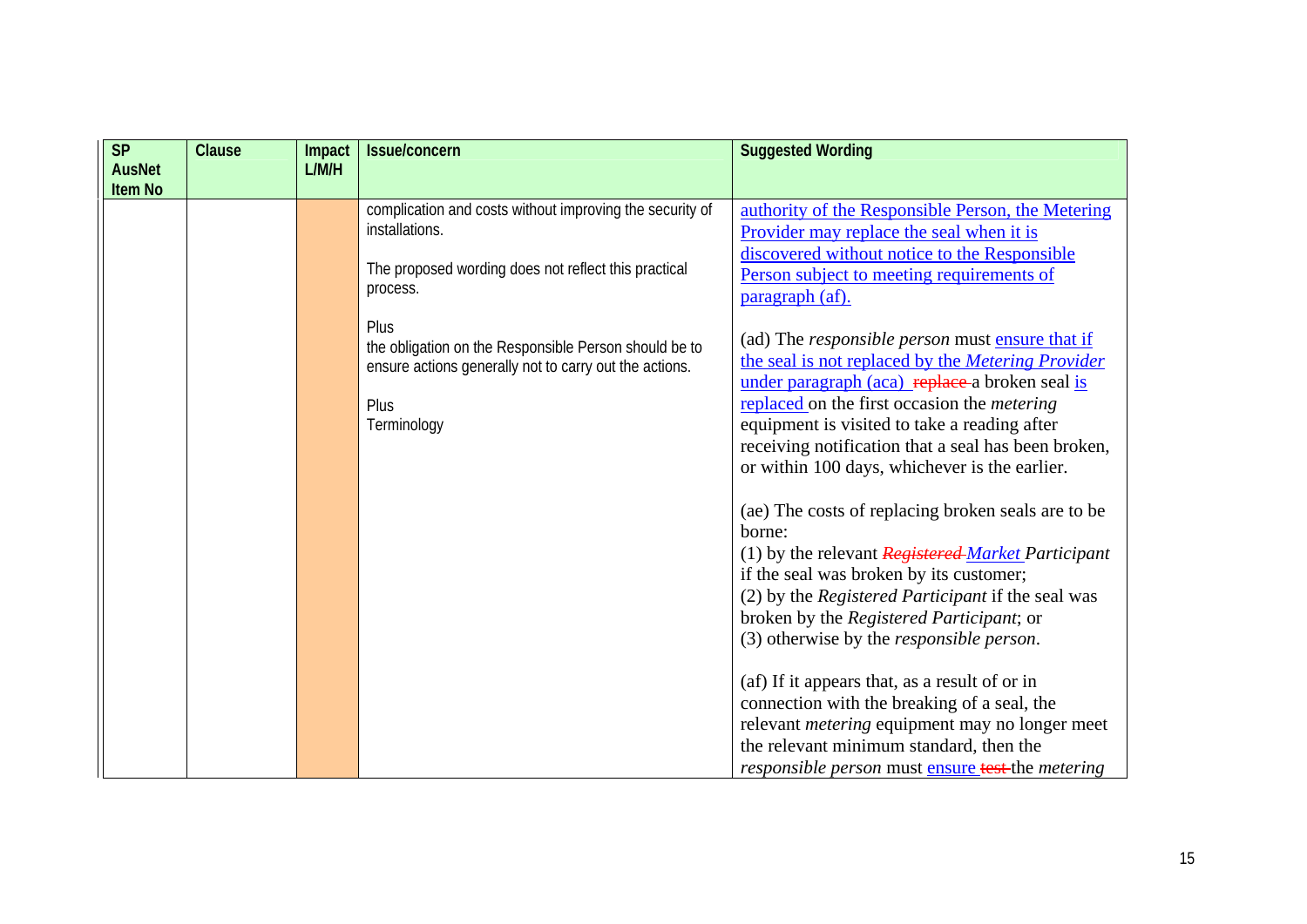| <b>SP</b><br><b>AusNet</b> | Clause                            | Impact<br>L/M/H | <b>Issue/concern</b>                                                                                                                                                                                                                                                              | <b>Suggested Wording</b>                                                                                                                                                                                                                                                                                                                                                                                                                                                                                                                                                                                                                                                                                                |
|----------------------------|-----------------------------------|-----------------|-----------------------------------------------------------------------------------------------------------------------------------------------------------------------------------------------------------------------------------------------------------------------------------|-------------------------------------------------------------------------------------------------------------------------------------------------------------------------------------------------------------------------------------------------------------------------------------------------------------------------------------------------------------------------------------------------------------------------------------------------------------------------------------------------------------------------------------------------------------------------------------------------------------------------------------------------------------------------------------------------------------------------|
| <b>Item No</b>             |                                   |                 |                                                                                                                                                                                                                                                                                   |                                                                                                                                                                                                                                                                                                                                                                                                                                                                                                                                                                                                                                                                                                                         |
|                            |                                   |                 |                                                                                                                                                                                                                                                                                   | equipment is tested                                                                                                                                                                                                                                                                                                                                                                                                                                                                                                                                                                                                                                                                                                     |
| 25.                        | 7.14.1((c)(7)(ii))                | L.              | Incorrect reference                                                                                                                                                                                                                                                               | (ii) data estimation for the purposes of rule<br>$7.117.11.1$ ; and                                                                                                                                                                                                                                                                                                                                                                                                                                                                                                                                                                                                                                                     |
| 26.                        | S7.2.3<br>Table 7.2.3.1           | н               | We are unclear why the overall error figure for type 6<br>installations has been changes from 1.5% to 2.0% (and<br>the error for type 5 has remained as 1.5%). There would<br>appear to be no reference to this proposed change in the<br>Proposed Changes Attachment A document. |                                                                                                                                                                                                                                                                                                                                                                                                                                                                                                                                                                                                                                                                                                                         |
| 27.                        | S7.2.3<br>Table 7.2.3.1<br>Item 5 |                 | Consistent with the format "rules" in the remainder of<br>Chapter 7 the paragraphs/clauses under Item 5 should<br>each have an identifying number.<br>Plus<br>Wording only: typo                                                                                                  | Item 5: The following requirements apply in<br>relation to type 7 metering installations:<br>(a) A type 7 <i>metering installation</i> applies to the<br>condition where it has been determined by<br>NEMMCO that a metering installation does<br>not require a <i>meter</i> to measure the flow of<br>electricity in a power conductor and<br>accordingly there is a requirement to<br>determine by other means the energy data that<br>is deemed to flow in the power conductor.<br>This classification eondition-will only be<br>allowed for connection points where it is<br>determined that:<br>$\left(\frac{a_1}{b_1}\right)$ The load pattern is predictable and for the<br>purposes of market settlement can be |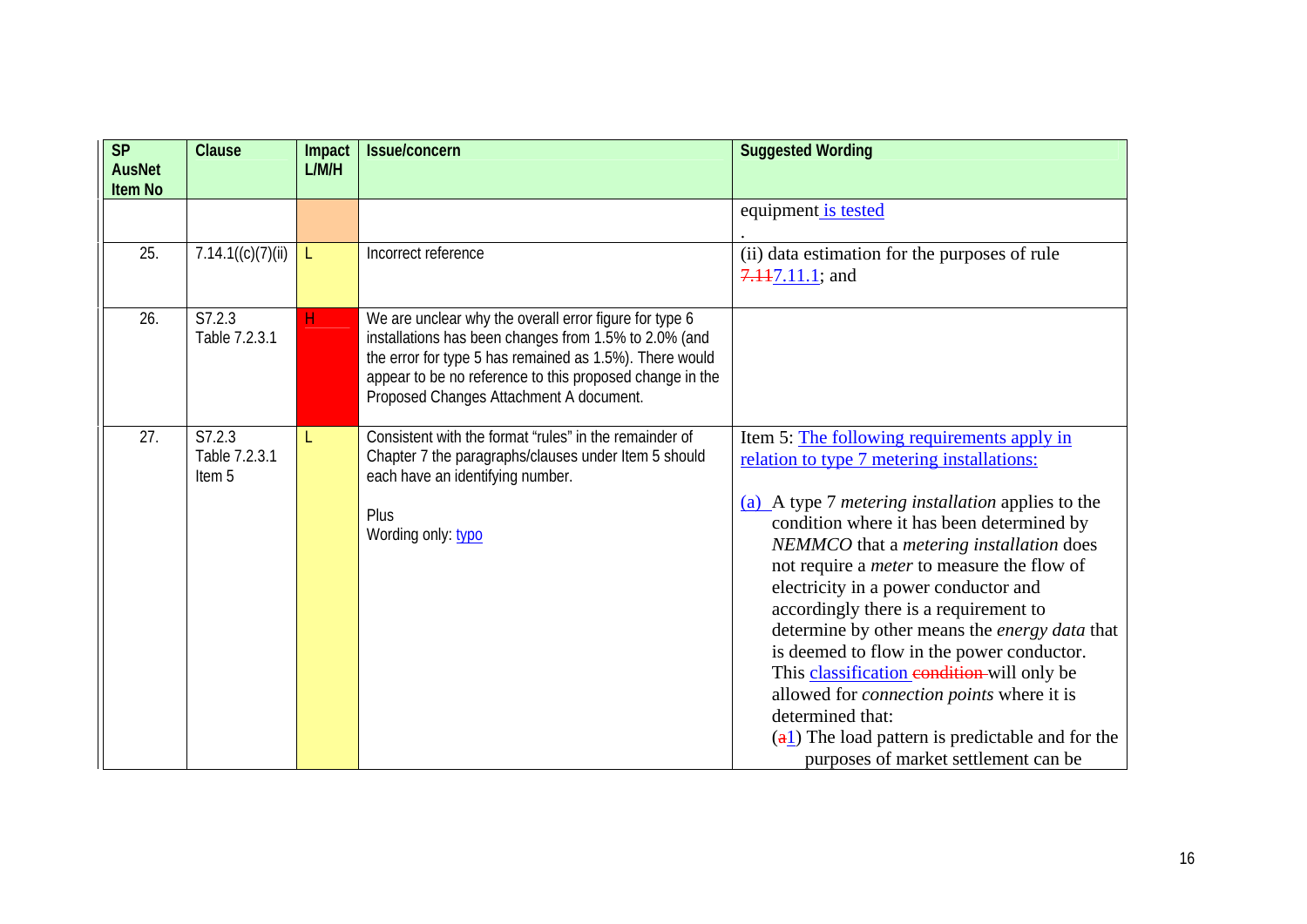| <b>SP</b>                       | Clause                            | Impact | <b>Issue/concern</b>                                                                                                                                                                                                                                                                                                                                                                                              | <b>Suggested Wording</b>                                                                                                                                                                                                                                                                                                                                                                                                                                                                                                                                                                                                                                                               |
|---------------------------------|-----------------------------------|--------|-------------------------------------------------------------------------------------------------------------------------------------------------------------------------------------------------------------------------------------------------------------------------------------------------------------------------------------------------------------------------------------------------------------------|----------------------------------------------------------------------------------------------------------------------------------------------------------------------------------------------------------------------------------------------------------------------------------------------------------------------------------------------------------------------------------------------------------------------------------------------------------------------------------------------------------------------------------------------------------------------------------------------------------------------------------------------------------------------------------------|
| <b>AusNet</b><br><b>Item No</b> |                                   | L/M/H  |                                                                                                                                                                                                                                                                                                                                                                                                                   |                                                                                                                                                                                                                                                                                                                                                                                                                                                                                                                                                                                                                                                                                        |
|                                 |                                   |        |                                                                                                                                                                                                                                                                                                                                                                                                                   | reasonably calculated by a relevant<br>method set out in the <i>metrology</i> <b>procedur</b><br><i>procedure</i> ; and<br>$(\frac{1}{2})$ It would not be cost effective to meter<br>the <i>connection point</i> taking into account;<br>(i) the magnitude of the <i>load</i> ; and<br>(ii) the connection arrangements.<br>$(c)[\text{Delete}d]$<br>(d)[Delted]<br>(b) The <i>metrology procedure</i> must include<br>arrangements for type 7 metering installations<br>that have been classified as <i>market loads</i> .<br>(d) The initial use of a type 7 classification does<br>not remove the requirement for these<br>connection points to be metered at some<br>future time. |
| 28.                             | S7.2.3<br>Table 7.2.3.1<br>Item 5 | H      | We understand and support that the role of NEMMCO is<br>to determine where a "category" of metering installation<br>in general meets the conditions to be considered an<br>unmetered load and so classify that category as type 7.<br>However we understand that NEMMCO will not ascertain<br>whether every installation within the category meets the<br>conditions. Hence although because of typical magnitude | A type 7 metering installation <i>classification</i><br>applies to the condition where it has been<br>determined by NEMMCO that a category of<br>metering installations does not require a meters to<br>measure the flow of electricity in a power<br>conductor and accordingly there is a requirement<br>to determine by other means the energy data that<br>is deemed to flow in the power conductor.                                                                                                                                                                                                                                                                                |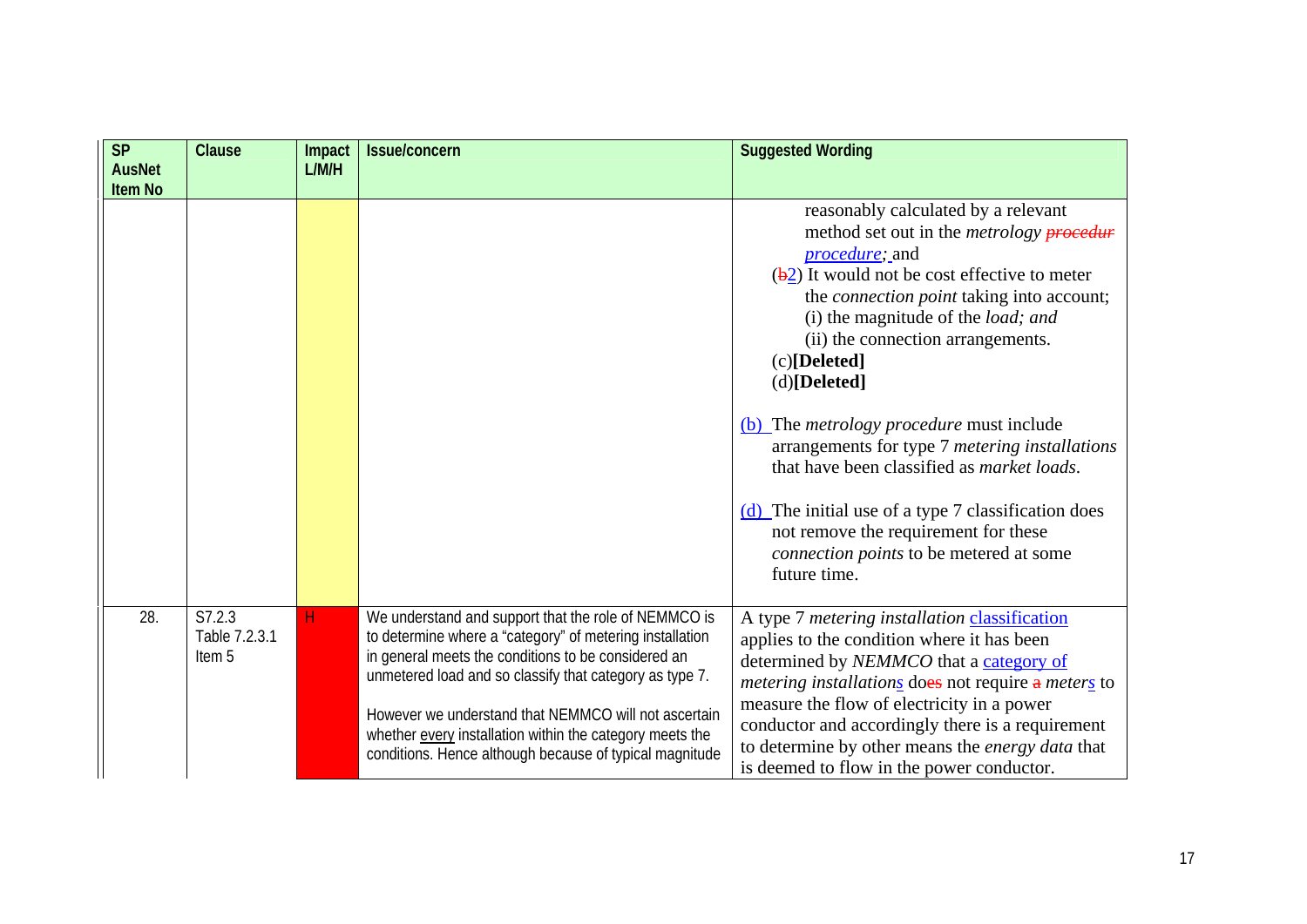| <b>SP</b><br><b>AusNet</b><br><b>Item No</b> | Clause | Impact<br>L/M/H | Issue/concern                                                                                                                                                                                                                                                                                                                                                                                                                                                                                                                                                               | <b>Suggested Wording</b>                                                                                                                                                                                                                                                                                                    |
|----------------------------------------------|--------|-----------------|-----------------------------------------------------------------------------------------------------------------------------------------------------------------------------------------------------------------------------------------------------------------------------------------------------------------------------------------------------------------------------------------------------------------------------------------------------------------------------------------------------------------------------------------------------------------------------|-----------------------------------------------------------------------------------------------------------------------------------------------------------------------------------------------------------------------------------------------------------------------------------------------------------------------------|
|                                              |        |                 | and/or connection arrangements NEMMCO might<br>classify a category of installation as type 7, the<br>Responsible Person (ie the LNSP) may determine that a<br>specific installation in that category does not meet the<br>conditions. Eg the load may be larger than typical and/or<br>it may be located such that providing a meter is lower<br>than average cost.                                                                                                                                                                                                         | This does not preclude the local network service<br>provider (or responsible person ?????) from<br>determining for a specific instance of the category<br>that the conditions in paragraphs $(a)(1)$ and $(a)(2)$<br>[new numbering suggested above] are not applicable<br>and hence that a <i>meter</i> must be installed. |
| 29.                                          |        | M               | The conditions for classification by NEMMCO should not<br>necessarily be both the magnitude of the load; and the<br>connection arrangements. An installation's connections<br>arrangements might be such that the installation of a<br>meter is easy however the load is such that annual<br>consumption is so small that the meter and reading costs<br>still cannot be justified.                                                                                                                                                                                         | $(\frac{1}{2})$ It would not be cost effective to meter<br>the <i>connection point</i> taking into account;<br>(i) the magnitude of the <i>load</i> ; and/or<br>(ii) the connection arrangements.                                                                                                                           |
| 30.                                          |        |                 | There are a number of aspects of this "process" for UMS<br>which NEMMCO and the industry agree are less than<br>satisfactorily detailed and defined. There is likely to be a<br>NEMMCO/industry effort to clarify and formalise this<br>process. This may also lead to a need for further Rules<br>changes in this area.<br>Two examples of aspects which might require Rules<br>documentation are:<br>The need for the decision of NEMMCO with respect<br>to classifying an installation as type 7 (or not classify<br>an installation as type 7) or to remove an existing | No specific wording proposed, just the need for AEMC<br>recognition that the proposed Rules changes do not<br>necessarily constitute the full Rules basis of a workable un<br>metered supply process.                                                                                                                       |